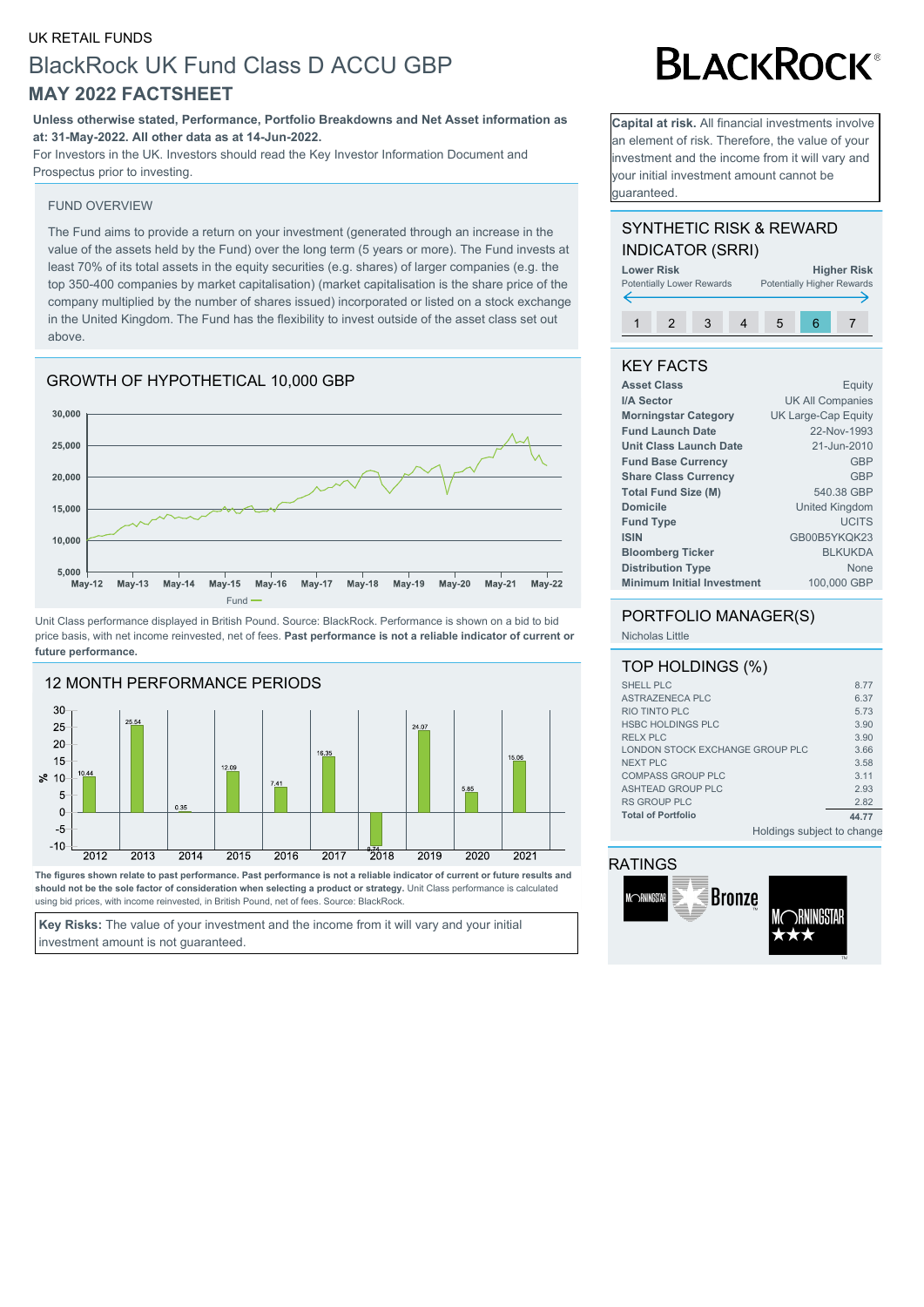#### SECTOR BREAKDOWN (%)

|                               | <b>Fund</b> |
|-------------------------------|-------------|
| <b>Consumer Discretionary</b> | 17.43       |
| <b>Industrials</b>            | 15.83       |
| <b>Financials</b>             | 13.15       |
| <b>Health Care</b>            | 12.03       |
| Technology                    | 11.21       |
| <b>Basic Materials</b>        | 9.47        |
| Energy                        | 8.97        |
| <b>Consumer Staples</b>       | 5.87        |
| Telecommunications            | 3.42        |
| Other                         | 2.39        |
| Cash and/or Derivatives       | 0.22        |
| Other                         | 0.00        |

Negative weightings may result from specific circumstances (including timing differences between trade and settlement dates of securities purchased by the funds) and/or the use of certain financial instruments, including derivatives, which may be used to gain or reduce market exposure and/or risk management. Allocations are subject to change.

| FEES AND CHARGES          |          |
|---------------------------|----------|
| <b>Max Initial Charge</b> | $0.00\%$ |
| <b>Exit Fee</b>           | 0.00%    |
| <b>Ongoing Charge</b>     | 0.90%    |
| <b>Performance Fee</b>    | $0.00\%$ |

#### MARKET CAPITALISATION (%)



**Quartile Rank:** categorises a fund into four equal bands based on their performance over a specified period within the relevant Morningstar's sector. The top or first quartile contains the top 25% of funds, through to the bottom or 4th

**SRRI:** is a value based on the volatility of the fund, which gives an indication of the

Performance Fee: is charged on any returns that, subject to a High Water Mark, the Fund achieves above it's performance fee benchmark. Please refer to the

quartile which contains the bottom 25% of funds.

overall risk and reward profile of the Fund.

Prospectus for further information.

#### DEALING INFORMATION

**Settlement** Trade Date + 3 days **Dealing Frequency** Daily, forward pricing basis

#### **GLOSSARY**

**Market Capitalisation:** is the total value of the shares issued by a company which trades on the stock exchange.

**Ongoing Charge:** is a figure representing all annual charges and other payments taken from the fund.

Price to Book Ratio: represents the ratio of the current closing price of the share to the latest quarter's book value per share.

Price to Earnings (TTM) Ratio: represents the ratio of the market price per share of a company to the company's earnings per share for a twelve-month period (usually the last 12 months or trailing twelve months (TTM)).

**0800 44 55 22 Ex enquiry@ukclientservices.blackrock.com @** blackrock.co.uk

#### **IMPORTANT INFORMATION:**

"

"This document is marketing material. BlackRock have not considered the suitability of this investment against your individual needs and risk tolerance. To ensure you understand whether our product is suitable, please read the Key Investor Information Document. Any decision to invest must be based solely on the information contained in the Company's Prospectus, Key Investor Information Document and the latest half-yearly report and unaudited accounts and/or annual report and audited accounts. Subscriptions in the Fund are valid only if made on the basis of the current Prospectus, the most recent financial reports and the Key Investor Information Document, which are available in registered jurisdictions and available in local language where registered can be found at ww.blackrock.com on the relevant product pages. Investors should understand all characteristics of the funds objective before investing. Prospectuses, Key Investor Information Documents and application forms may not be available to investors in certain jurisdictions where the Fund in question has not been authorised. BlackRock may terminate marketing at any time. For information on investor rights and how to raise complaints please go to https:// www.blackrock.com/corporate/compliance/investor-right available in in local language in registered jurisdictions. Investors should read the fund specific risks in the Key Investor Information Document and the Company's Prospectus. We strongly recommend you seek independent professional advice prior to investing. If, after reading this factsheet, you have any questions or would like any additional information please contact your financial adviser or speak to our Investor Services Team on 0800 445522.

Issued by BlackRock Investment Management (UK) Limited (authorised and regulated by the Financial Conduct Authority). Registered office: 12 Throgmorton Avenue, London, EC2N 2DL. Registered inEngland No. 2020394. Tel: 020 7743 3000. For your protection, telephone calls are usually recorded. BlackRock is a trading name of BlackRock Investment Management (UK)Limited. © 2022 BlackRock, Inc. All Rights reserved. BLACKROCK, BLACKROCK SOLUTIONS, iSHARES, SO WHAT DO I DO WITH MY MONEY, INVESTING FOR A NEWWORLD, and BUILT FOR THESE TIMES are registered and unregistered trademarks of BlackRock, Inc. or its subsidiaries in the United States and elsewhere. All other trademarks are those of their respective owners.